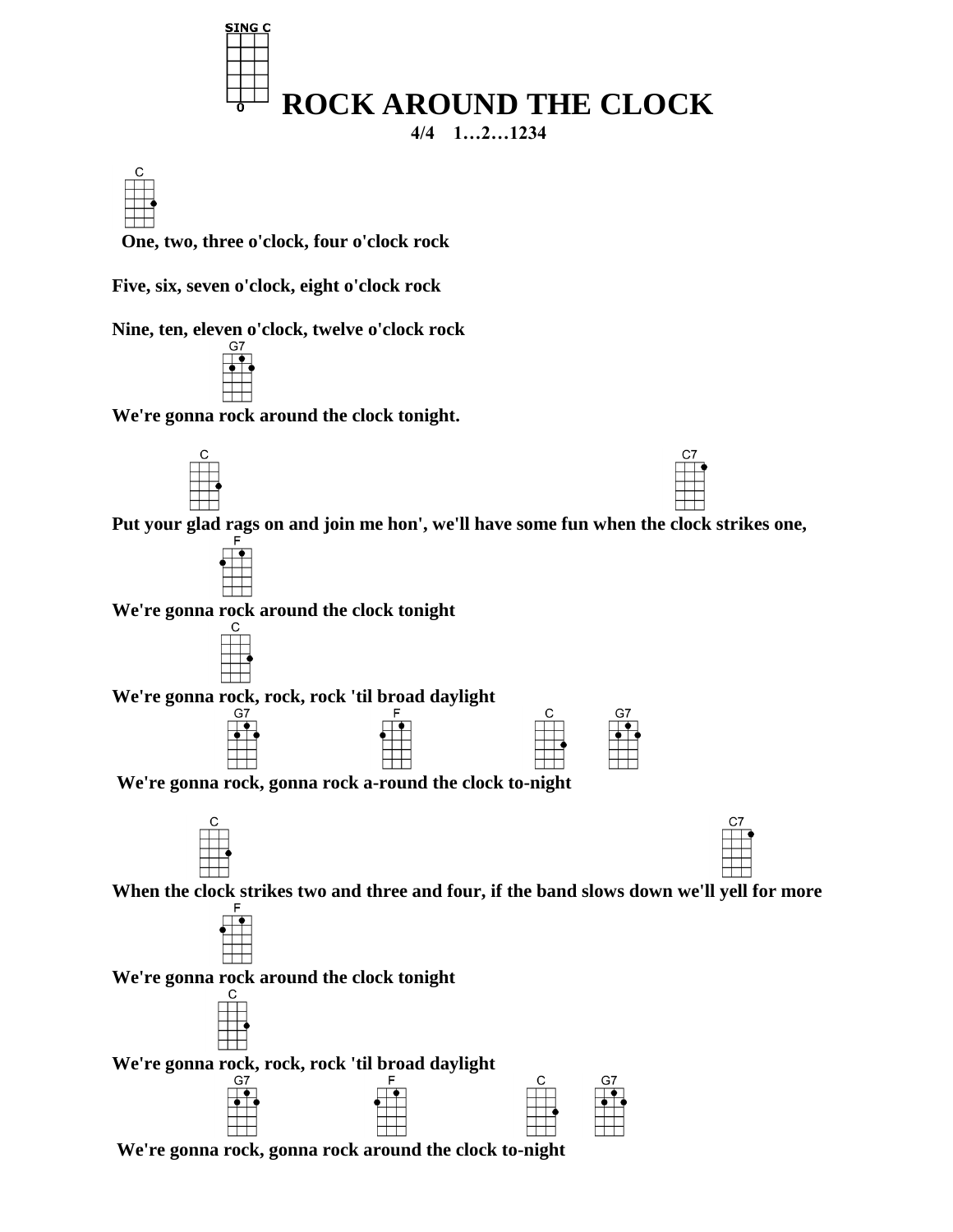



**When the clock chimes ring five and six and seven we'll be rockin' up in 7th heaven**



**We're gonna rock around the clock tonight**



**We're gonna rock, gonna rock around the clock (X3) to-night**